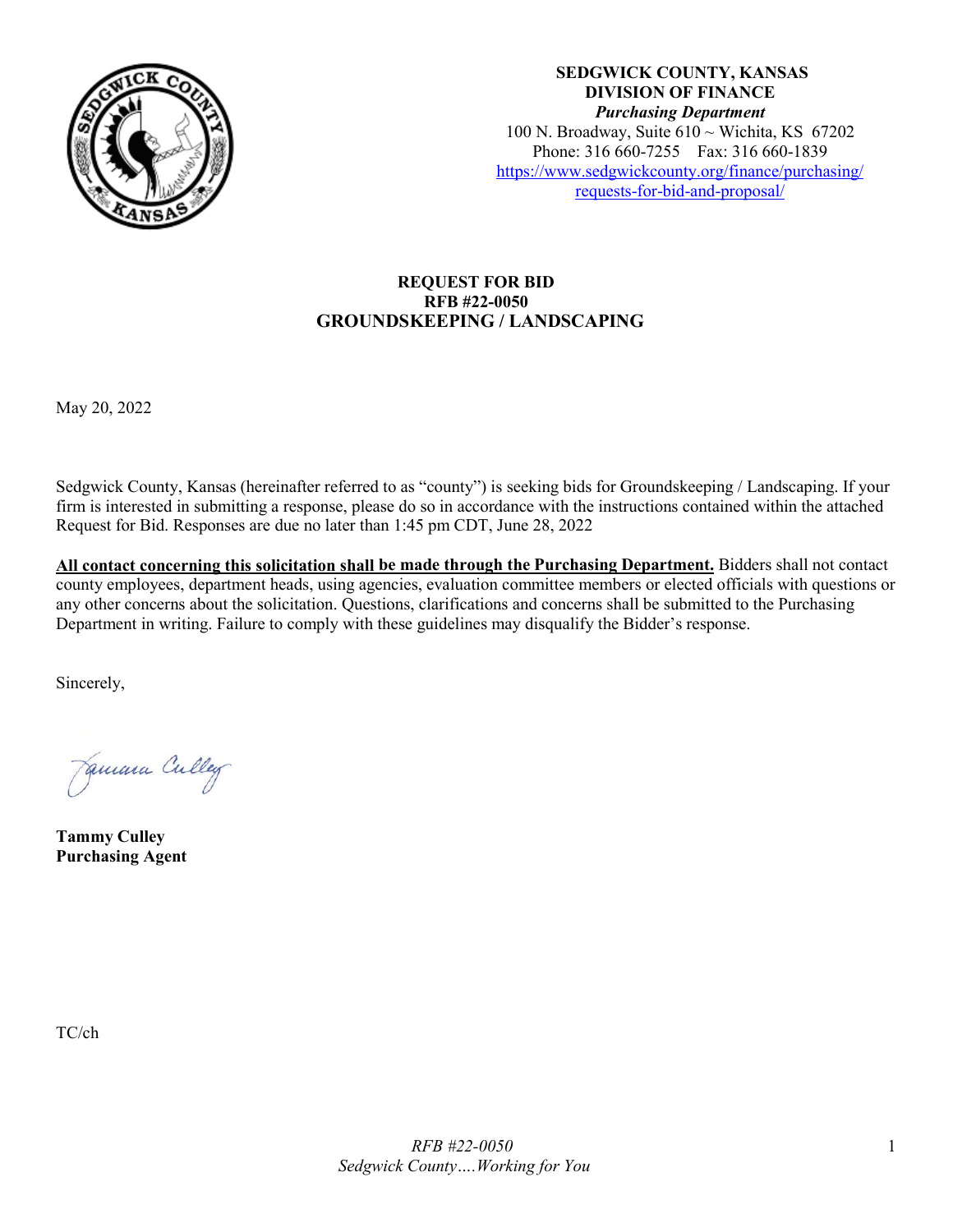#### **Table of Contents**

- <span id="page-1-0"></span>**I. [Purpose](#page-2-0)**
- <span id="page-1-1"></span>**II. [Submittals](#page-2-1)**
- <span id="page-1-2"></span>**III. [Scope of Work](#page-2-2)**
- <span id="page-1-3"></span>**IV. [Sedgwick County's Responsibilities](#page-3-0)**
- <span id="page-1-9"></span><span id="page-1-8"></span><span id="page-1-7"></span><span id="page-1-6"></span><span id="page-1-5"></span><span id="page-1-4"></span>**V. Bid [Terms](#page-3-1)**
	- **A. [Questions and Contact Information](#page-3-2)**
	- **B. [Minimum Firm Qualifications](#page-3-3)**
	- **C. [Evaluation Criteria](#page-4-0)**
	- **D. [Request for Bid](#page-4-1) Timeline**
	- **E. [Contract Period and Payment Terms](#page-4-2)**
	- **F. [Insurance Requirements](#page-4-3)**
	- **G. [Indemnification](#page-5-0)**
	- **H. [Confidential Matters and Data Ownership](#page-6-0)**
	- **I. [Bid Conditions](#page-6-1)**
- <span id="page-1-14"></span><span id="page-1-13"></span><span id="page-1-12"></span><span id="page-1-11"></span><span id="page-1-10"></span>**VI. [Required Response Content](#page-6-2)**
- <span id="page-1-15"></span>**VII. [Response Form](#page-7-0)**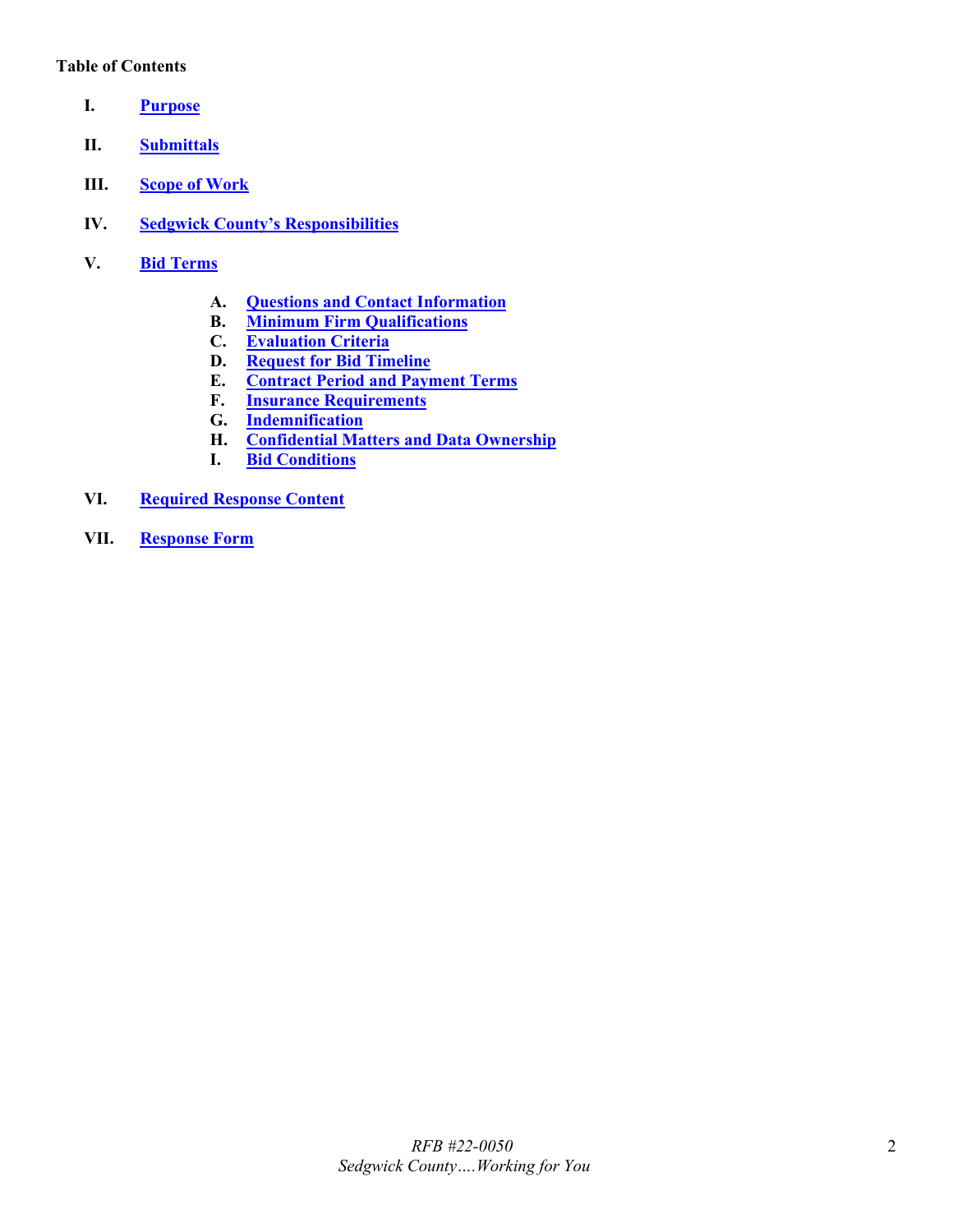#### <span id="page-2-0"></span>**I. [Purpose](#page-1-0)**

Sedgwick County, located in south-central Kansas, is one of the most populous of Kansas' 105 counties with a population estimated at more than 514,000 persons. It is the sixteenth largest in area, with 1,008 square miles, and reportedly has the second highest per capita wealth among Kansas' counties. Organizationally, the County is a Commission/Manager entity, employs nearly 2,800 persons, and hosts or provides a full range of municipal services, e.g. – public safety, public works, criminal justice, recreation, entertainment, cultural, human/social, and education.

Sedgwick County is seeking bids for Groundskeeping / Landscaping, in accordance with the specifications outlined, for Sedgwick County Facilities Maintenance.

#### <span id="page-2-1"></span>**II. [Submittals](#page-1-1)**

Carefully review this Request for Bid. It provides specific technical information necessary to aid participating firms in formulating a thorough response. Should you elect to participate, submit one (1) original **AND** one (1) electronic copy (PDF/Word supplied on a flash drive) of the entire document with any supplementary materials to:

> Tammy Culley Sedgwick County Purchasing Department 100 N. Broadway, Suite 610 Wichita, KS 67202

SUBMITTALS are due **NO LATER THAN 1:45 pm CDT, TUESDAY, June 28, 2022**. Responses must be sealed and marked on the lower left-hand corner with the firm name and address, bid number, and bid due date. Late or incomplete responses will not be accepted and will not receive consideration for final award. Bids/proposals that arrive late due to the fault of the U.S. Postal Service, United Parcel Service, DHL, FedEx, any delivery/courier service, or any other carrier of any sort are still considered late and shall not be accepted by the county.

Bid responses will be acknowledged and read into record at Bid Opening, which will occur at 2:00 pm CDT, on the due date.

#### <span id="page-2-2"></span>**III. [Scope of Work](#page-1-2)**

Items listed in this section are requirements to completion of services under this contract. Locations are listed on the pricing sheet at the end of this document. Multiple vendors may or may not be awarded. Locations are subject to change, addition, or deletion with two (2) weeks of notice given by the county. As it pertains to each section, vendor shall, where necessary, perform the following:

#### **1. Lawn Care**

- a. Mowing: once per week, all areas on property that contain grass.
- b. Clippings: required with each mowing, bag or mulch all and remove from property.

c. Trimming: all fencing, building and structure foundation perimeters, garden edging, tree trunks, lamp poles, sign posts, utility meters and other obstacles shall be trimmed, maintained to the height of adjacent lawns and removed from property.

- d. Edging: All walkways, curbs, parking lots and driveways shall be machine edged and removed from property.
- e. Grounds: required with each mowing, free of trash and small tree branches.

f. Leaves: once per week, vacuum all leaves and debris from all landscape and paved areas and remove from property.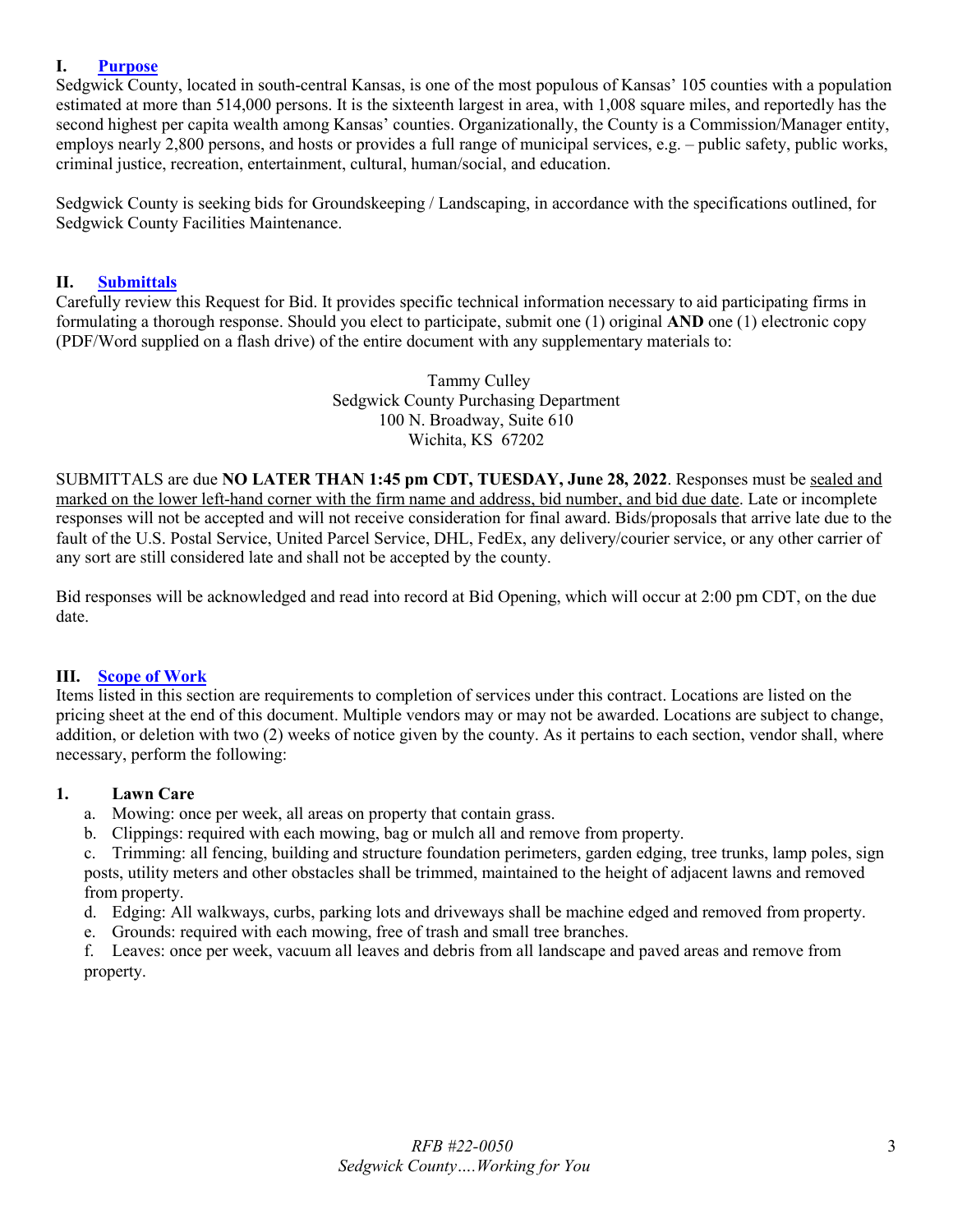## **2. Tree/Shrub Care**

- a. Trimming: at an even height with a well maintained appearance; as needed a minimum of four times annually.
- b. Clippings: required with each trimming, remove from property.
- c. Raking: as needed, remove leaves and debris from property.
- d. Treatment: annually for insects, disease, and dormant oil.

## **3. Flower Bed Care**

- a. Flowers: plant with "like" as replacement becomes necessary.
- b. Mulch: turn and add as replacement becomes necessary.
- c. Clean: once per week, weed and remove weeds as necessary.

#### **4. Turf Treatment/Additional Care**

- a. Turf Care: once each late spring, midsummer, early fall and late fall
- b. Spraying: once each fall and spring and monthly spot treatments as deemed necessary, turf areas, sidewalks,

parking lot, and flower beds for weeds and fertilization. Treatments must include fertilization, vegetation, crabgrass, broadleaf, weed and winterization as determined necessary by vendor or county staff.

- c. Ad hoc services: new facilities or as requested due to high rain, storm, etc. to be paid per man hour
- d. Ad hoc materials: as requested to add to, repair or otherwise modify existing landscape.

Sedgwick County staff will monitor service quality and refer to these guides when discussing course correction as performance concerns arise. All concerns shall be addressed in a timely manner and at no additional cost to the county.

## <span id="page-3-0"></span>**IV. [Sedgwick County's Responsibilities](#page-1-3)**

- Provide information, as legally allowed, in possession of the county, which relates to the county's requirements or which is relevant to this project.
- Designate a person to act as the County Contract Manager with respect to the work to be performed under this contract.
- County reserves the right to make inspections at various points of the project. Contractor agrees to openly participate in said inspections and provide information to the county on the progress, expected completion date and any unforeseen or unexpected complications in the project.

## <span id="page-3-1"></span>**V. Bid [Terms](#page-1-4)**

# A. [Questions and Contact Information](#page-1-5)

<span id="page-3-3"></span><span id="page-3-2"></span>Any questions regarding this document must be submitted in writing to Tammy Culley at Tamara.Culley@sedgwick.gov by 5:00 pm CDT, June 3, 2022. Any questions of a substantive nature will be answered in written form as an addendum and posted on the purchasing website at [https://www.sedgwickcounty.org/finance/purchasing/requests-for-bid-and](https://www.sedgwickcounty.org/finance/purchasing/requests-for-bid-and-proposal/)[proposal/](https://www.sedgwickcounty.org/finance/purchasing/requests-for-bid-and-proposal/) under the Documents column associated with this bid number by 5:00 pm CDT, June 10, 2022. Firms are responsible for checking the website and acknowledging any addenda on their bid response form.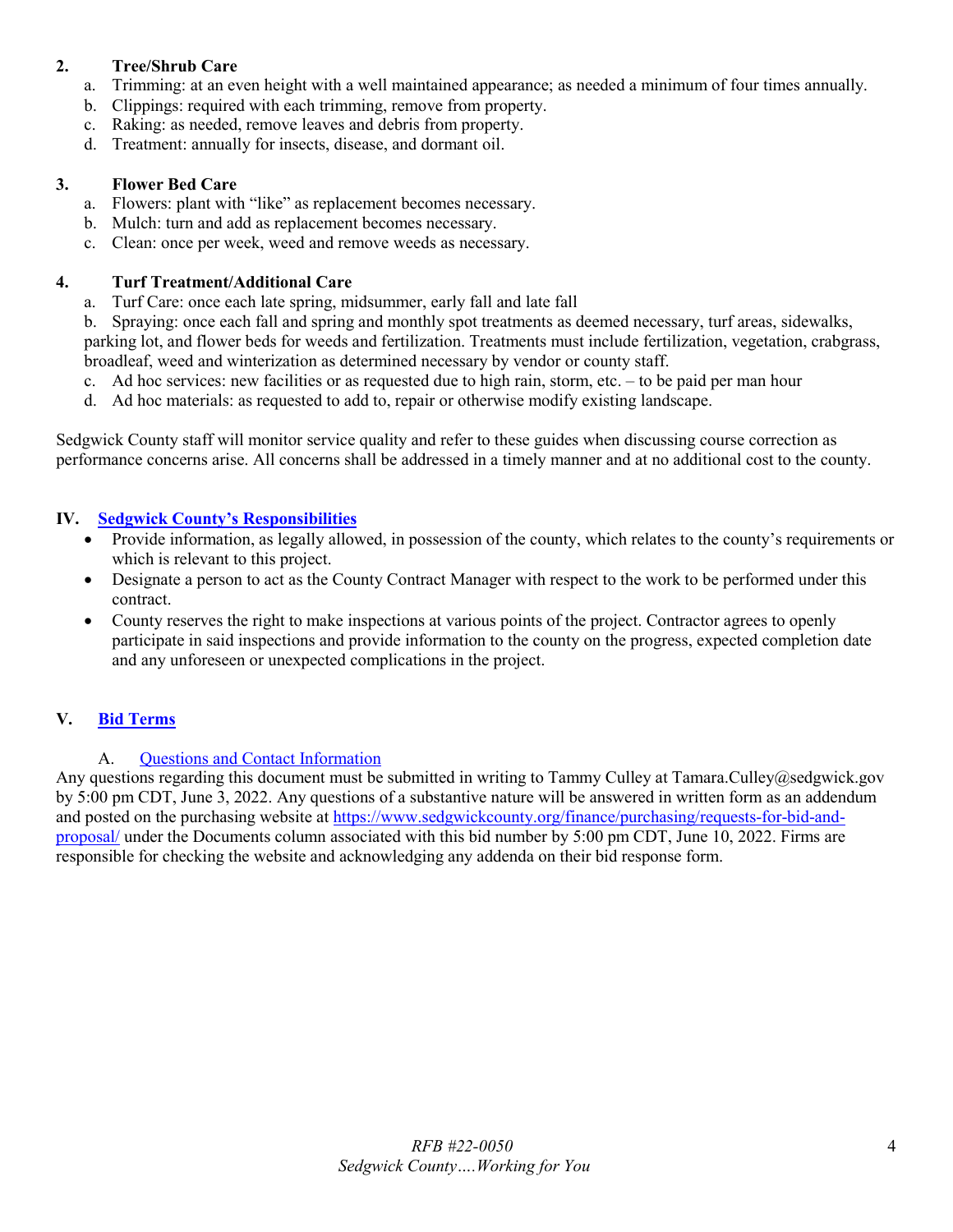# B. [Minimum Firm Qualifications](#page-1-6)

This section lists the criteria to be considered in evaluating the ability of firms interested in providing the service(s) and/or product(s) specified in this Request for Bid. Firms must meet or exceed these qualifications to be considered for award. Bids submitted must reflect in detail their inclusion as well as the degree to which they can be provided. Any exceptions to the requirements listed should be clearly detailed in proposer's response.

Bidders shall:

- 1. Have proper certification(s) or license(s) for the services/product specified in this document.
- 2. Ensure that project work meets all local, state and federal laws, regulations and ordinances.
- 3. Have the capacity to acquire all required permits, bonds, escrows or insurances.
- 4. Provide appropriate project supervision and quality control procedures.
- *5.* Have appropriate material, equipment and labor to perform job safely and efficiently. *All costs associated with meeting this requirement will be the sole responsibility of the vendor.*

# C. [Evaluation Criteria](#page-1-7)

<span id="page-4-0"></span>An award will be made to the lowest responsible and responsive bidder.

# D. [Request for Bid](#page-1-8) Timeline

<span id="page-4-1"></span>The following dates are provided for information purposes and are subject to change without notice. Contact the Purchasing Department at (316) 660-7255 to confirm any and all dates**.** 

| Distribution of Request for Bid to interested parties                        | May 20, 2022         |
|------------------------------------------------------------------------------|----------------------|
| Clarification, Information and Questions submitted in writing by 5:00 pm CDT | <b>June 3, 2022</b>  |
| Addendum Issued by 5:00 pm CDT                                               | June 10, 2022        |
| Sealed Bid due before 1:45 pm CDT                                            | June 28, 2022        |
| Board of Bids and Contracts Recommendation                                   | July 7, 2022         |
| Board of County Commission Award                                             | <b>July 13, 2022</b> |

# E. [Contract Period and Payment Terms](#page-1-9)

<span id="page-4-2"></span>A contractual period will begin following Board of County Commissioners (BoCC) approval of the successful firm(s) for three (3) years with two (2) one (1) year options to renew.

County may cancel its obligations herein upon thirty-day (30) prior written notice to the other party. It is understood that funding may cease or be reduced at any time, and in the event that adequate funds are not available to meet the obligations hereunder, either party reserves the right to terminate this agreement upon thirty (30) days prior written notice to the other. Payment will be remitted following receipt of monthly detailed invoice.

## Payment and Invoice Provisions

[https://www.sedgwickcounty.org/media/39239/payment\\_and\\_invoice\\_provisions.pdf](https://www.sedgwickcounty.org/media/39239/payment_and_invoice_provisions.pdf)

## F. [Insurance Requirements](#page-1-10)

<span id="page-4-3"></span>Liability insurance coverage indicated below must be considered as primary and not as excess insurance. If required, Contractor's professional liability/errors and omissions insurance shall (i) have a policy retroactive date prior to the date any professional services are provided for this project, and (ii) be maintained for a minimum of three (3) years past completion of the project. Contractor shall furnish a certificate evidencing such coverage, with County listed as an additional insured including both ongoing and completed operations, except for professional liability, workers' compensation and employer's liability. **Certificate shall be provided prior to award of contract.** Certificate shall remain in force during the duration of the project/services and will not be canceled, reduced, modified, limited, or restricted until thirty (30) days after County receives written notice of such change. All insurance must be with an insurance company with a minimum BEST rating of A-VIII and licensed to do business in the State of Kansas **(must be acknowledged on the bid/proposal response form).**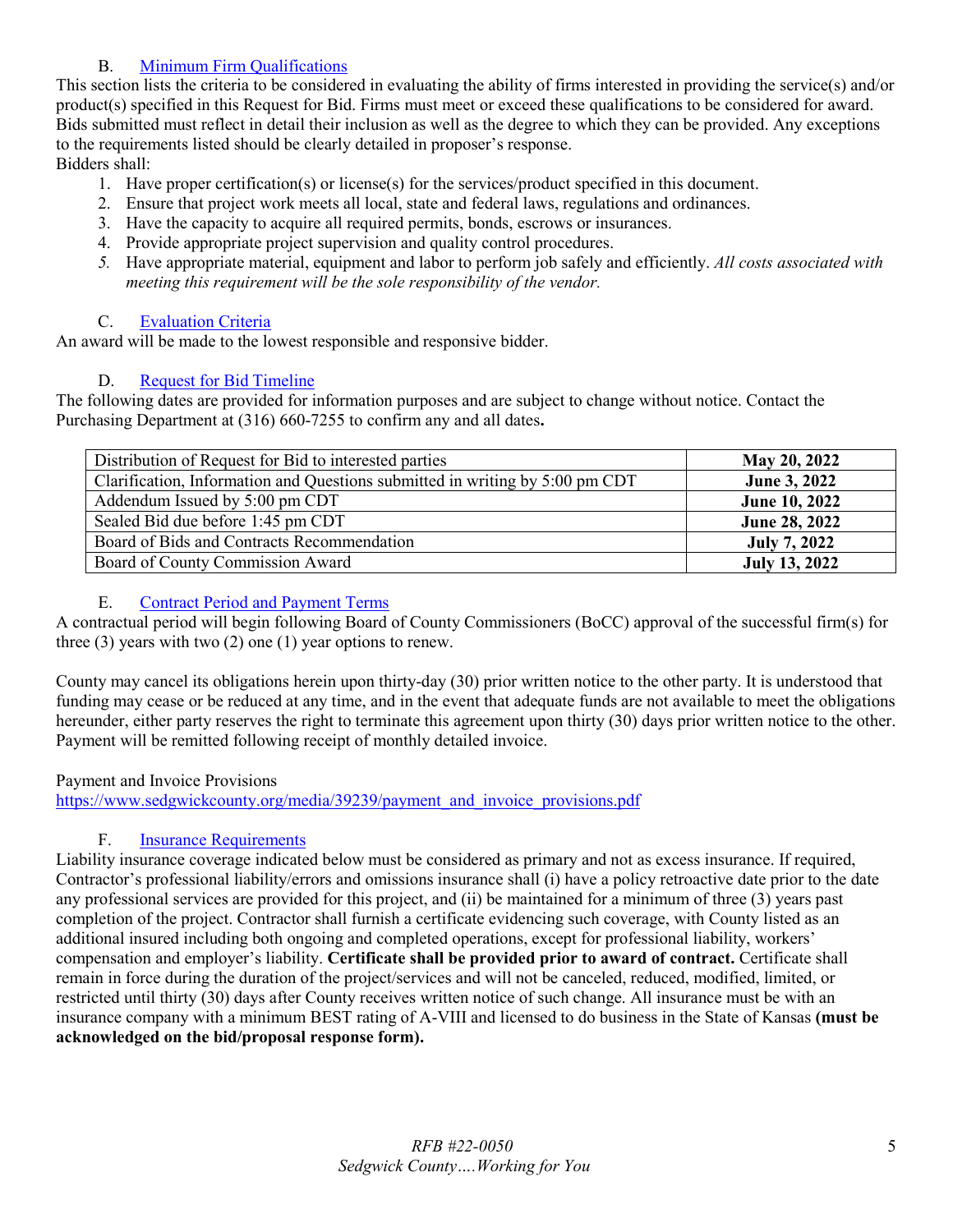**NOTE:** If any insurance is subject to a deductible or self-insured retention, written disclosure must be included in your proposal response and also be noted on the certificate of insurance.

It is the responsibility of Contractor to require that any and all approved subcontractors meet the minimum insurance requirements.

| <b>Workers' Compensation:</b>                                                      |                |
|------------------------------------------------------------------------------------|----------------|
| Applicable coverage per State Statutes                                             |                |
| <b>Employer's Liability Insurance:</b>                                             | \$500,000.00   |
| Commercial General Liability Insurance (on form CG 00 01 04 13 or its equivalent): |                |
| Each Occurrence                                                                    | \$1,000,000.00 |
| General Aggregate, per project                                                     | \$2,000,000.00 |
| Personal Injury                                                                    | \$1,000,000.00 |
| Products and Completed Operations Aggregate                                        | \$2,000,000.00 |
| <b>Automobile Liability:</b>                                                       |                |
| Combined single limit                                                              | \$500,000.00   |
| <b>Umbrella Liability:</b>                                                         |                |
| Following form for both the general liability and automobile                       |                |
| $\underline{X}$ Required / Not Required                                            |                |
| Each Claim                                                                         | \$1,000,000.00 |
| Aggregate                                                                          | \$1,000,000.00 |
| Professional Liability/ Errors & Omissions Insurance:                              |                |
| <b>Required / <math>\underline{X}</math></b> Not Required                          |                |
| Each Claim                                                                         | \$1,000,000.00 |
| Aggregate                                                                          | \$1,000,000.00 |
| <b>Pollution Liability Insurance:</b>                                              |                |
| <b>Required</b> / $\underline{X}$ Not Required                                     |                |
| Each Claim                                                                         | \$1,000,000.00 |
| Aggregate                                                                          | \$1,000,000.00 |

## *Special Risks or Circumstances:*

*Entity reserves the right to modify, by written contract, these requirements, including limits, based on the nature of the risk, prior experience, insurer, coverage, or other special circumstances.*

## **IF CONTRACTOR IS PROVIDING CONSTRUCTION SERVICES:**

*In addition to the above coverages, Contractor shall also provide the following:*

<span id="page-5-0"></span>

| <b>Builder's Risk Insurance:</b> | In the amount of the initial Contract Sum, plus the value of subsequent        |
|----------------------------------|--------------------------------------------------------------------------------|
|                                  | modifications and cost of materials supplied and installed by others,          |
|                                  | comprising the total value for the entire Project on a replacement cost basis  |
|                                  | without optional deductibles. Entity, Contractor, and all Subcontractors shall |
|                                  | be included as named insureds.                                                 |
|                                  |                                                                                |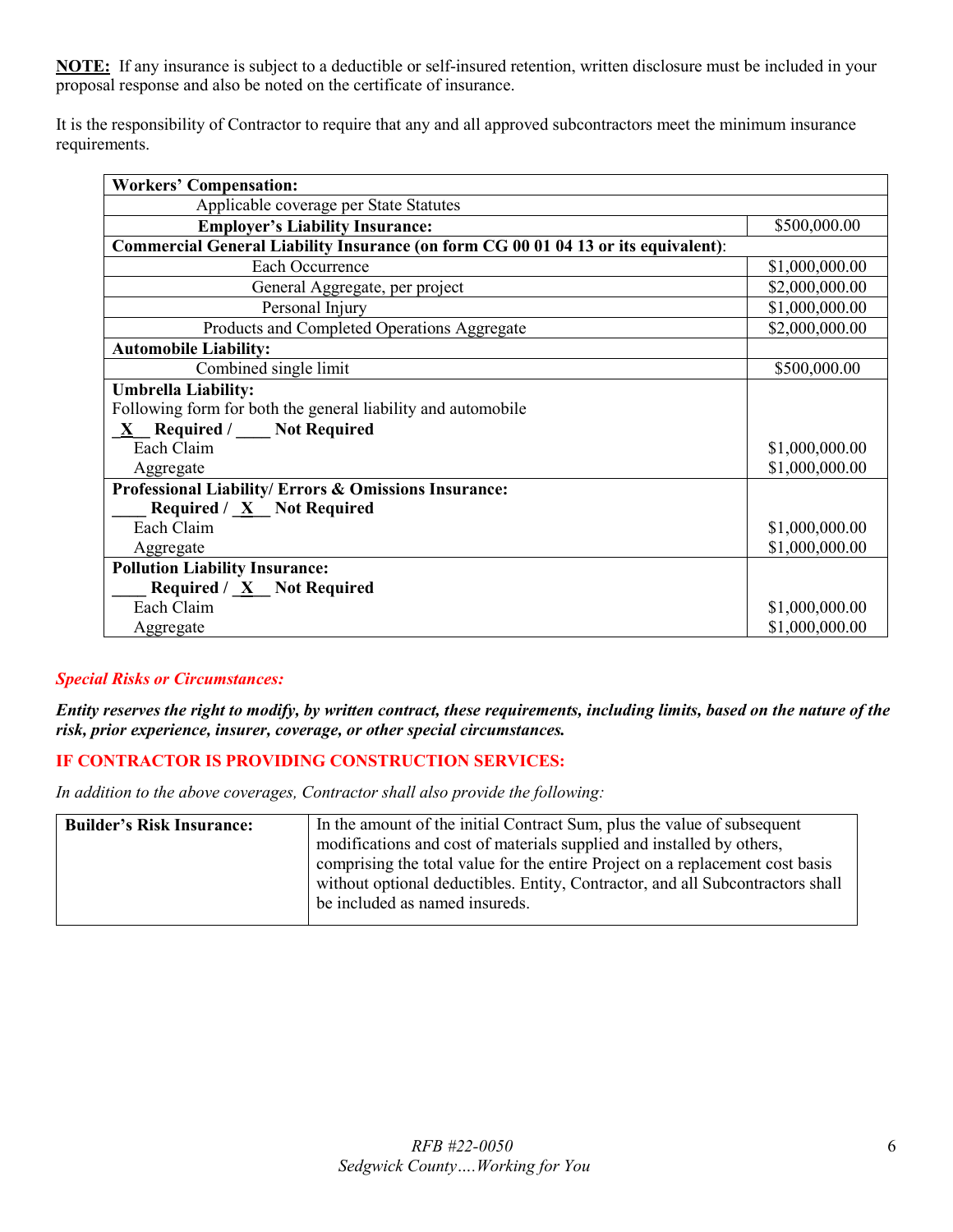## G. [Indemnification](#page-1-11)

To the fullest extent of the law, the provider, its subcontractor, agents, servants, officers or employees shall indemnify and hold harmless Sedgwick County, including, but not limited to, its elected and appointed officials, officers, employees and agents, from any and all claims brought by any person or entity whatsoever, arising from any act, error, or omission of the provider during the provider's performance of the agreement or any other agreements of the provider entered into by reason thereof. The provider shall indemnify and defend Sedgwick County, including, but not limited to, its elected and appointed officials, officers, employees and agents, with respect to any claim arising, or alleged to have arisen from negligence, and/or willful, wanton or reckless acts or omissions of the provider, its subcontractor, agents, servants, officers, or employees and any and all losses or liabilities resulting from any such claims, including, but not limited to, damage awards, costs and reasonable attorney's fees. This indemnification shall not be affected by any other portions of the agreement relating to insurance requirements. The provider agrees that it will procure and keep in force at all times at its own expense insurance in accordance with these specifications.

# H. [Confidential Matters and Data Ownership](#page-1-12)

<span id="page-6-0"></span>The successful bidder agrees all data, records and information, which the bidder, its agents and employees, which is the subject of this bid, obtain access, remains at all times exclusively the property of Sedgwick County. The successful proposer agrees all such data, records, plans and information constitutes at all times proprietary information of Sedgwick County. The successful bidder agrees that it will not disclose, provide, or make available any of such proprietary information in any form to any person or entity. In addition, the successful proposer agrees it will not use any names or addresses contained in such data, records, plans and information for the purpose of selling or offering for sale any property or service to any person or entity who resides at any address in such data. In addition, the successful proposer agrees it will not sell, give or otherwise make available to any person or entity any names or addresses contained in or derived from such data, records and information for the purpose of allowing such person to sell or offer for sale any property or service to any person or entity named in such data. Successful bidder agrees it will take all reasonable steps and the same protective precautions to protect Sedgwick County's proprietary information from disclosure to third parties as with successful proposer's own proprietary and confidential information. Proposer agrees that all data, regardless of form that is generated as a result of this Request for Bid is the property of Sedgwick County.

#### <span id="page-6-1"></span>I. [Bid Conditions](#page-1-13)

<https://www.sedgwickcounty.org/media/31339/bid-terms-conditions.pdf>

#### General Contract Provisions

[http://www.sedgwickcounty.org/purchasing/pdf\\_files/General%20Contractual%20Provisions.pdf](https://www.sedgwickcounty.org/media/31337/general-contractual-provisions.pdf) 

## Mandatory Contract Provisions

<https://www.sedgwickcounty.org/media/31336/mandatory-contractual-provisions.pdf>

#### Independent Contractor

<https://www.sedgwickcounty.org/media/54780/independent-contractor-addendum.pdf>

#### Sample Contract

<https://www.sedgwickcounty.org/media/39236/sample-contract.pdf>

## Federal Certifications Addendum Sedgwick County

<span id="page-6-2"></span>[https://www.sedgwickcounty.org/media/59719/federal-certifications-addendum-updated-for-changes-to-ug-11-12-2020](https://www.sedgwickcounty.org/media/59719/federal-certifications-addendum-updated-for-changes-to-ug-11-12-2020-no-signature-line.pdf) [no-signature-line.pdf](https://www.sedgwickcounty.org/media/59719/federal-certifications-addendum-updated-for-changes-to-ug-11-12-2020-no-signature-line.pdf)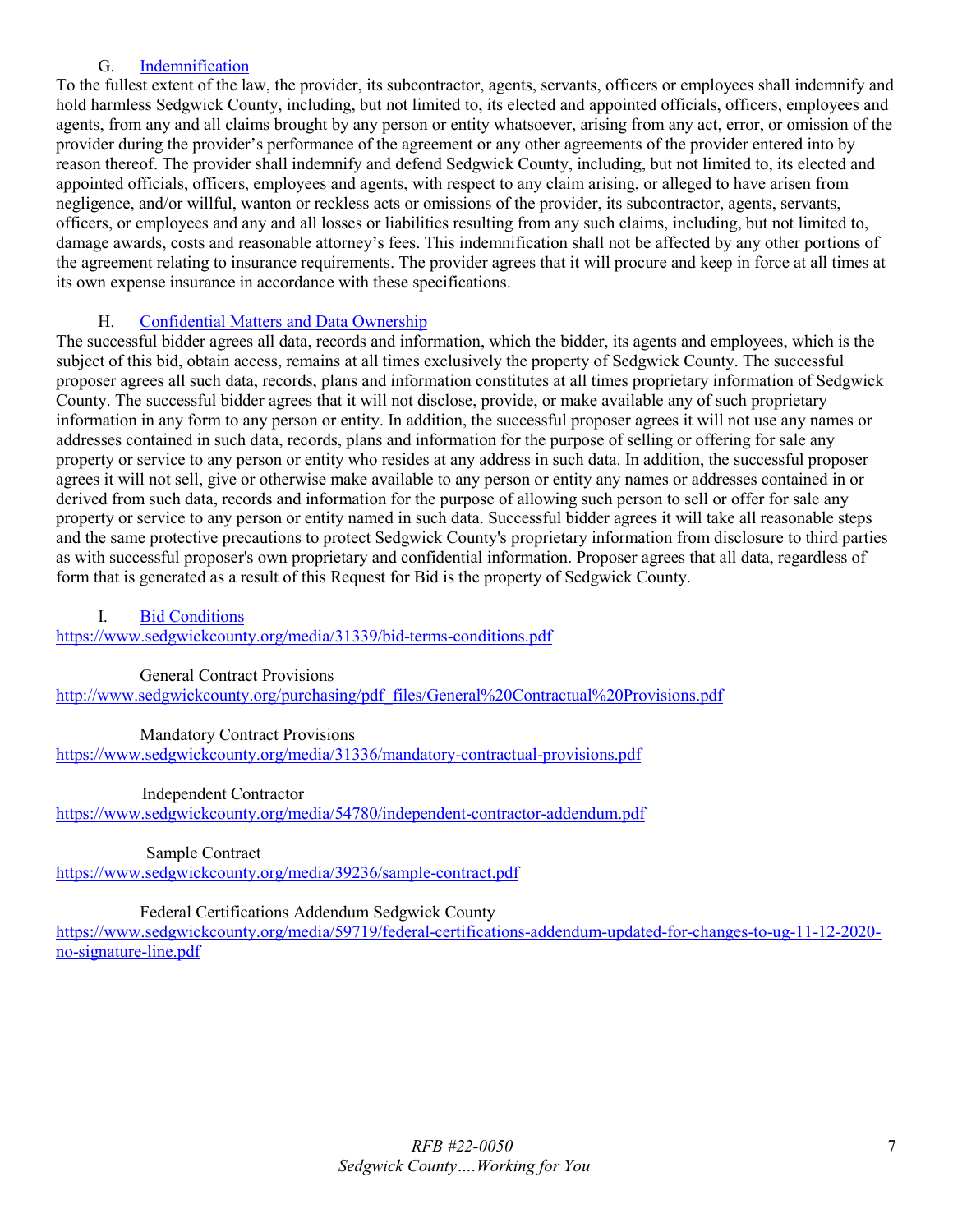#### **VI. [Required Response Content](#page-1-14)**

Bid response should include the following:

- 1. Any exclusions clearly delineated.
- 2. Sample invoice.
- 3. Completed and signed Bid Response Form.
- 4. Proof of insurance
- <span id="page-7-0"></span>5. Those responses that do not include all required forms/items may be deemed non-responsive.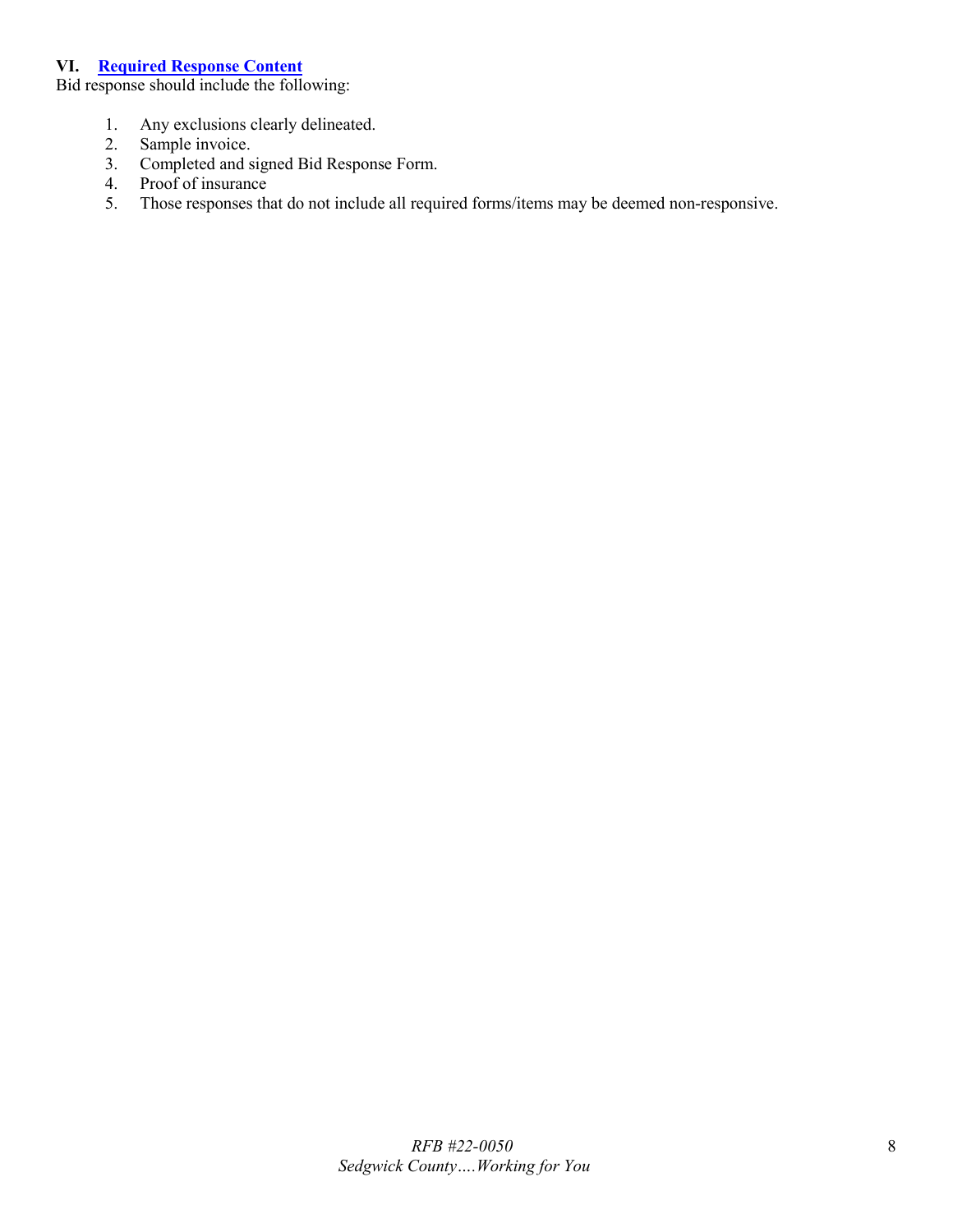## **REQUEST FOR BID RFB #22-0050 GROUNDSKEEPING / LANDSCAPING**

| The undersigned, on behalf of the Bidder, certifies that: (1) this offer is made without previous understanding, agreement or<br>connection with any person, firm, or corporation submitting a bid on the same project; $(2)$ is in all respects fair and without collusion<br>or fraud; (3) the person whose signature appears below is legally empowered to bind the firm in whose name the bidder is entered;<br>(4) they have read the complete Request for Bid and understands all provisions; (5) if accepted by the County, this bid is guaranteed as<br>written and amended and will be implemented as stated; and (6) mistakes in writing of the submitted bid will be their responsibility.<br>NAME |                                              |                                                                                                                                                                                                                               |  |
|---------------------------------------------------------------------------------------------------------------------------------------------------------------------------------------------------------------------------------------------------------------------------------------------------------------------------------------------------------------------------------------------------------------------------------------------------------------------------------------------------------------------------------------------------------------------------------------------------------------------------------------------------------------------------------------------------------------|----------------------------------------------|-------------------------------------------------------------------------------------------------------------------------------------------------------------------------------------------------------------------------------|--|
| DBA/SAME                                                                                                                                                                                                                                                                                                                                                                                                                                                                                                                                                                                                                                                                                                      |                                              |                                                                                                                                                                                                                               |  |
|                                                                                                                                                                                                                                                                                                                                                                                                                                                                                                                                                                                                                                                                                                               |                                              |                                                                                                                                                                                                                               |  |
|                                                                                                                                                                                                                                                                                                                                                                                                                                                                                                                                                                                                                                                                                                               |                                              |                                                                                                                                                                                                                               |  |
| PHONE FAX HOURS                                                                                                                                                                                                                                                                                                                                                                                                                                                                                                                                                                                                                                                                                               |                                              |                                                                                                                                                                                                                               |  |
|                                                                                                                                                                                                                                                                                                                                                                                                                                                                                                                                                                                                                                                                                                               |                                              |                                                                                                                                                                                                                               |  |
|                                                                                                                                                                                                                                                                                                                                                                                                                                                                                                                                                                                                                                                                                                               |                                              |                                                                                                                                                                                                                               |  |
| NUMBER OF LOCATIONS NUMBER OF PERSONS EMPLOYED                                                                                                                                                                                                                                                                                                                                                                                                                                                                                                                                                                                                                                                                |                                              |                                                                                                                                                                                                                               |  |
| TYPE OF ORGANIZATION: Public Corporation Private Corporation Sole Proprietorship                                                                                                                                                                                                                                                                                                                                                                                                                                                                                                                                                                                                                              |                                              |                                                                                                                                                                                                                               |  |
| Partnership Other (Describe): Cheren Constantine Constantine Constantine Constantine Constantine Constantine Constantine Constantine Constantine Constantine Constantine Constantine Constantine Constantine Constantine Const                                                                                                                                                                                                                                                                                                                                                                                                                                                                                |                                              |                                                                                                                                                                                                                               |  |
| <b>BUSINESS MODEL:</b> Small Business Manufacturer Distributor Retail                                                                                                                                                                                                                                                                                                                                                                                                                                                                                                                                                                                                                                         |                                              |                                                                                                                                                                                                                               |  |
|                                                                                                                                                                                                                                                                                                                                                                                                                                                                                                                                                                                                                                                                                                               |                                              |                                                                                                                                                                                                                               |  |
| Not a Minority-Owned Business: Minority-Owned Business: (Specify Below)                                                                                                                                                                                                                                                                                                                                                                                                                                                                                                                                                                                                                                       |                                              |                                                                                                                                                                                                                               |  |
| African American (05) <b>Asian Pacific (10) Subcontinent Asian (15) __</b> Hispanic (20)                                                                                                                                                                                                                                                                                                                                                                                                                                                                                                                                                                                                                      |                                              |                                                                                                                                                                                                                               |  |
| Native American (25) Other (30) (Please specify Mathematic American Control of American Control of American Co                                                                                                                                                                                                                                                                                                                                                                                                                                                                                                                                                                                                |                                              |                                                                                                                                                                                                                               |  |
| Not a Woman-Owned Business:                                                                                                                                                                                                                                                                                                                                                                                                                                                                                                                                                                                                                                                                                   | <b>Woman-Owned Business:</b> (Specify Below) |                                                                                                                                                                                                                               |  |
|                                                                                                                                                                                                                                                                                                                                                                                                                                                                                                                                                                                                                                                                                                               |                                              |                                                                                                                                                                                                                               |  |
| Asian Pacific-Woman Owned (60) Subcontinent Asian-Woman Owned (65) Hispanic Woman Owned (70)                                                                                                                                                                                                                                                                                                                                                                                                                                                                                                                                                                                                                  |                                              |                                                                                                                                                                                                                               |  |
| Native American-Woman Owned (75) Cther (Woman Owned) (80) Please specify                                                                                                                                                                                                                                                                                                                                                                                                                                                                                                                                                                                                                                      |                                              |                                                                                                                                                                                                                               |  |
| ARE YOU REGISTERED TO DO BUSINESS IN THE STATE OF KS: Yes No                                                                                                                                                                                                                                                                                                                                                                                                                                                                                                                                                                                                                                                  |                                              |                                                                                                                                                                                                                               |  |
| <b>DUNS NUMBER:</b> SAM NUMBER:                                                                                                                                                                                                                                                                                                                                                                                                                                                                                                                                                                                                                                                                               |                                              |                                                                                                                                                                                                                               |  |
| INSURANCE REGISTERED IN THE STATE OF KS WITH MINIMUM BEST RATING OF A-VIII: Yes No                                                                                                                                                                                                                                                                                                                                                                                                                                                                                                                                                                                                                            |                                              |                                                                                                                                                                                                                               |  |
| $\Box$ Yes, I would like to be on the emergency vendor list.<br>$\Box$ No, I would not like to be on the emergency vendor list.<br>After Hours Phone #: Emergency Contact Name: After Hours Fax #:                                                                                                                                                                                                                                                                                                                                                                                                                                                                                                            |                                              |                                                                                                                                                                                                                               |  |
| ACKNOWLEDGE RECEIPT OF ADDENDA: All addendum(s) are posted to our RFB/RFP web page and it is the<br>vendor's responsibility to check and confirm all addendum(s) related to this document.                                                                                                                                                                                                                                                                                                                                                                                                                                                                                                                    |                                              |                                                                                                                                                                                                                               |  |
| NO. _____, DATED _________; NO. _____, DATED ________; NO. _____, DATED _________                                                                                                                                                                                                                                                                                                                                                                                                                                                                                                                                                                                                                             |                                              |                                                                                                                                                                                                                               |  |
| In submitting a response to this document, vendor acknowledges acceptance of all sections of the entire document and has<br>clearly delineated and detailed any exceptions.                                                                                                                                                                                                                                                                                                                                                                                                                                                                                                                                   |                                              |                                                                                                                                                                                                                               |  |
|                                                                                                                                                                                                                                                                                                                                                                                                                                                                                                                                                                                                                                                                                                               |                                              |                                                                                                                                                                                                                               |  |
| Print Name                                                                                                                                                                                                                                                                                                                                                                                                                                                                                                                                                                                                                                                                                                    |                                              | Dated and the contract of the contract of the contract of the contract of the contract of the contract of the contract of the contract of the contract of the contract of the contract of the contract of the contract of the |  |